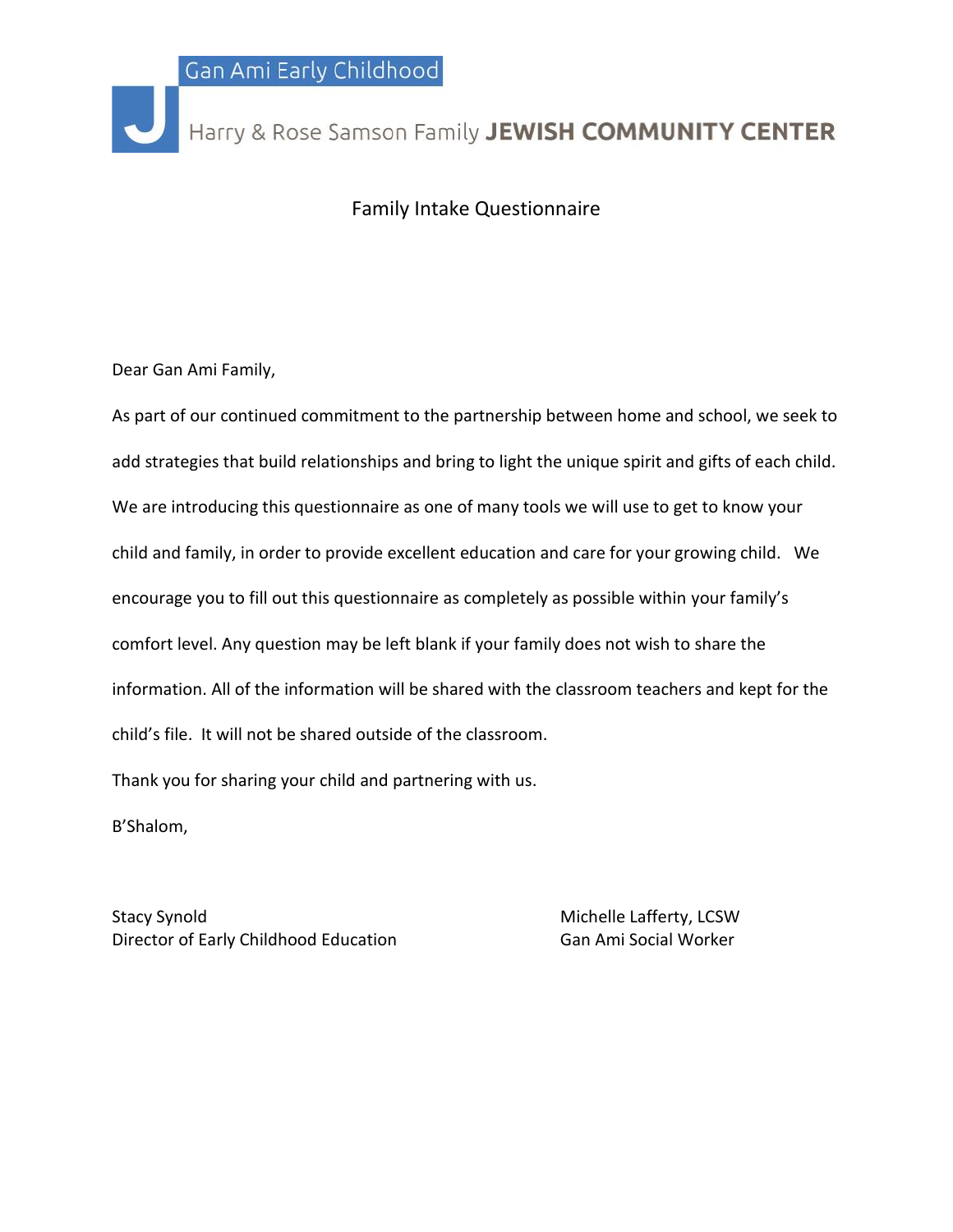Harry & Rose Samson Family JEWISH COMMUNITY CENTER

## **Family Intake Questionnaire**

This form is used to gather information about the children we serve. Families are encouraged to fill out this questionnaire as completely as possible within the family's comfort level. Any question may be left blank if the family does not wish to share the information.

Child's Name \_\_\_\_\_\_\_\_\_\_\_\_\_\_\_\_\_\_\_\_\_\_\_\_\_\_\_\_\_\_\_\_\_\_\_\_\_\_\_\_\_\_\_\_\_\_\_ Date: \_\_\_\_\_\_\_\_\_\_\_\_\_

1. Tell us about your family and your family's background. (State any information you are willing to share; such as: siblings, who lives in your home, where you may have lived previously, etc.):

2. Tell us about the holidays, traditions and/or customs that your family observes and explain how you observe it (what activities you do, what food you eat, music you listen to, clothing you wear, or artifacts that you use that represent your culture etc.):

3. Tell us about some of the different occupations and professions represented in your family:

4. What kind of things do you do as a family? How do you spend your free time? (Sports participation, TV watching, pets in the home, games, etc.)